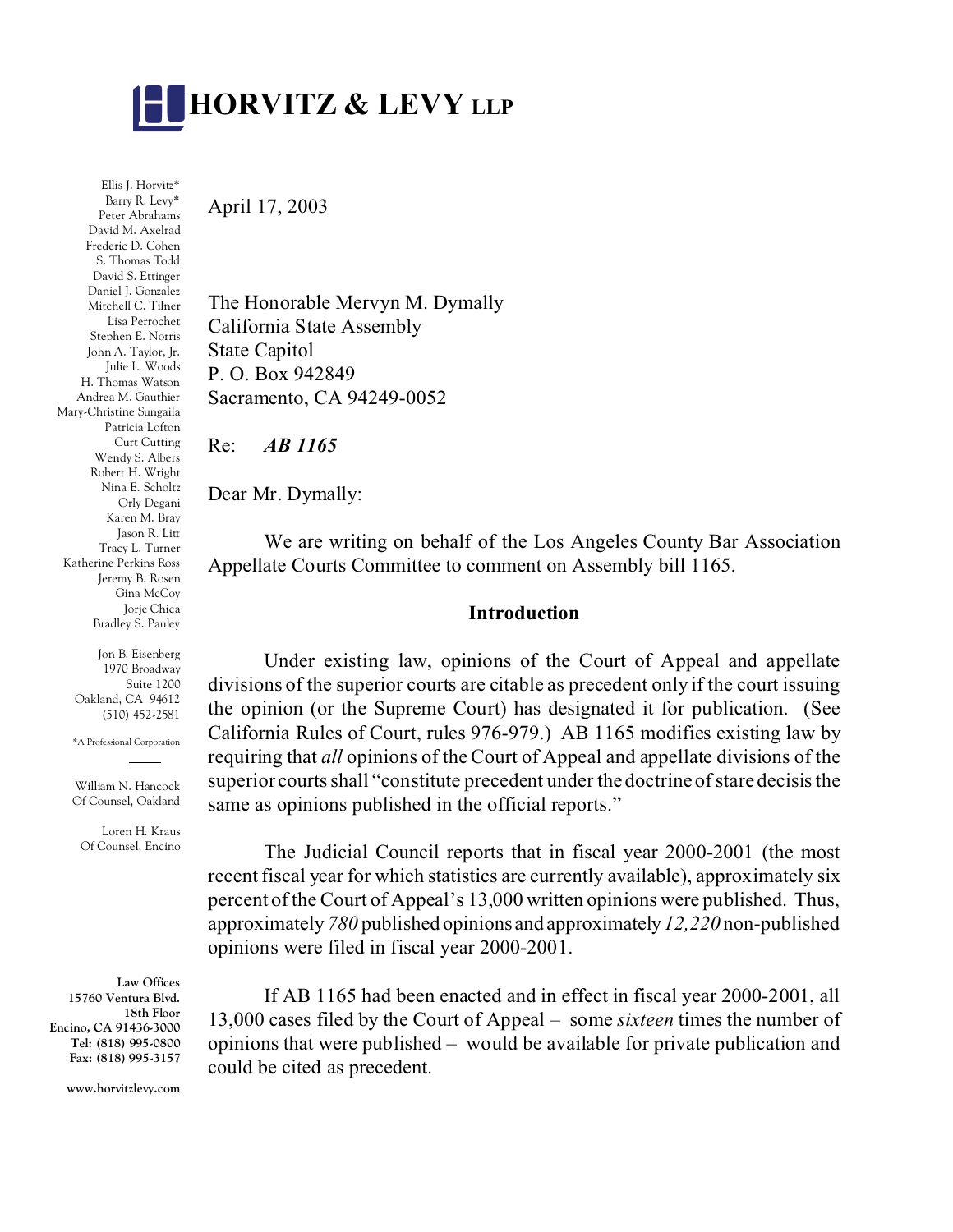For the following reasons (discussed in detail in the section which follows), the Committee respectfully opposes AB 1165:

a. AB 1165 is unconstitutional, in violation of the Separation of Powers doctrine. The California Constitution vests the Supreme Court with the ultimate authority to determine which cases should be published (i.e., citable as precedent). In mandating that all opinions of the Court of Appeal be citable as precedent, AB 1165 would effectively negate the Supreme Court's authority under the Constitution to determine which appellate opinions are appropriate for publication.

b. AB 1165 will be extremely costly, at a time of severe budgetary constraints. The drafting of appellate opinions will become much more time-consuming as justices and their staff spend more time laboring over all opinions to assure that each is suitable for citation as precedent. Moreover, with a total of some 12,000 additional new opinions each year, the added research burden on the courts and other public entities will further exacerbate the state's budget crisis. The private sector will likewise be forced to cope with additional costs arising from the added research burden imposed by AB 1165.

c. Apart from its tremendous costs, AB 1165 will have many other adverse consequences. The quality of opinions discussing important issues of law will suffer because the justices of the Court of Appeal will have to devote more time to drafting opinions in the many routine cases that raise only issues that are governed by settled legal principles. The proposed legislation will also lead to a profusion of bad law, i.e., results that, while correct on the unique facts of a particular case, should not be extended to other cases. Delays in the processing of appeals will become common as courts struggle under the burdens imposed by AB 1165. These and other problems discussed below will far surpass any marginal benefits arising from the enactment of AB 1165.

d. While we are sensitive to the principal objectives behind AB 1165 – a desire to increase access to the courts and to enhance public confidence in the appellate system – we believe legislation such as AB 1165 is not needed to achieve these objectives. In fact, these objectives have already been achieved through the private publication of all Court of Appeal opinions (including those designated as not for publication) on internet websites and through commercial services such as Westlaw and Lexis. The ready availability of all Court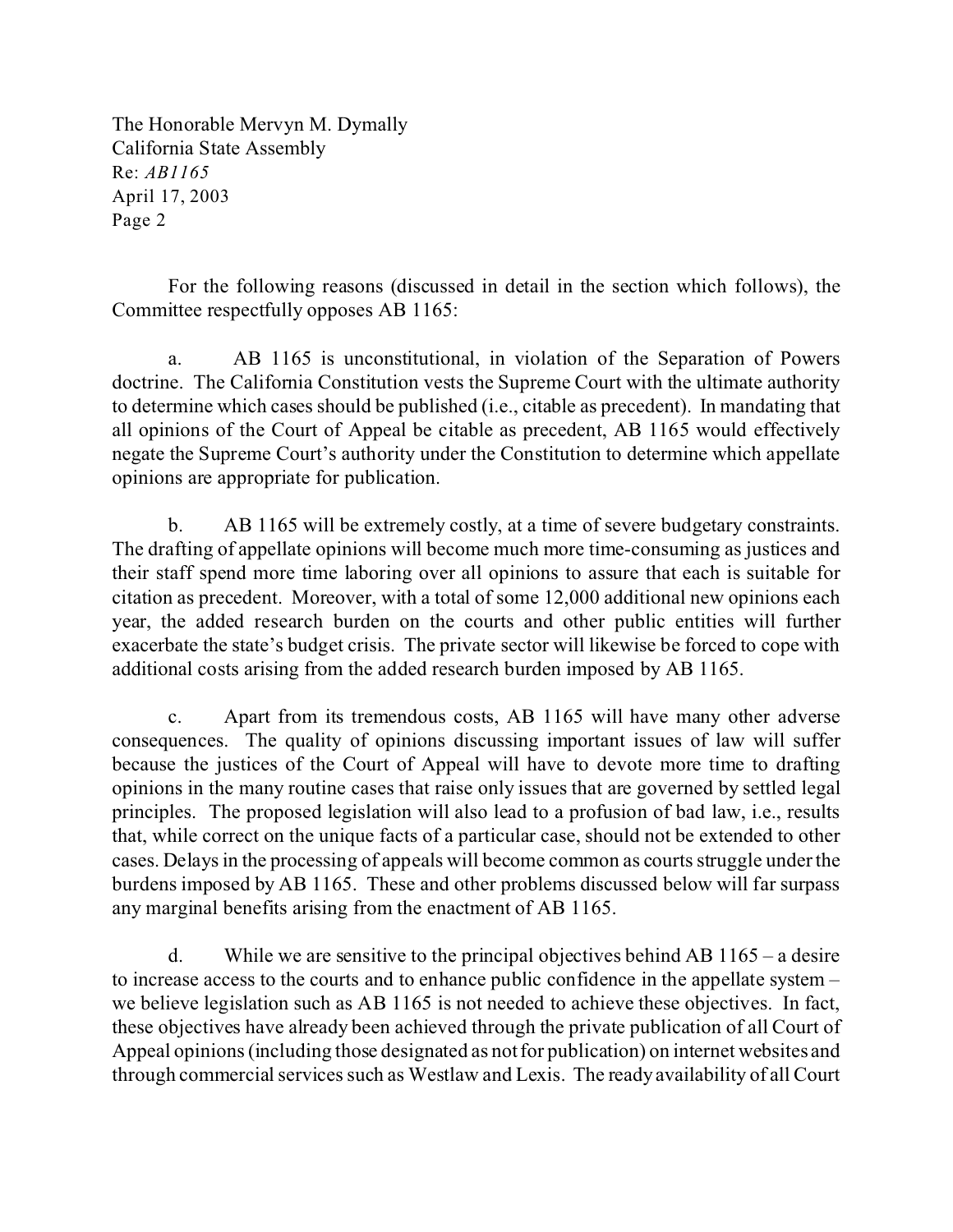of Appeal opinions has made the court's reasoning and analysis in all appeals available to interested parties.

### **Analysis**

#### **A. AB 1165 is unconstitutional.**

AB 1165 violates the basic constitutional concept of the separation of powers among the three coequal branches of the government. The Separation of Powers clause in the California Constitution vests the California Supreme Court with the right to conduct judicial functions. (See Cal. Const., Art. III, § 3.) Article VI, Section 14 of the California Constitution in turn specifically provides that it is for the Supreme Court to determine which decisions are appropriate for publication. (See *ibid*. [Legislature is "to provide for prompt publication of *such decisions* of the Supreme Court and courts of appeal *as the Supreme Court deems appropriate*" (emphasis added)]; *People v. Superior Court* (1994) 22 Cal.App.4th 1541, 1547.)

The Supreme Court, through the Judicial Council, has delegated to the Court of Appeal the authority to make the initial determination of which cases are appropriate for publication, pursuant to California Rules of Court, Rule 976. <sup>1</sup> The power given by the Court of Appeal under Rule 976 is, however, subject to the Supreme Court's constitutional authority to determine whether the Court of Appeal has properly exercised its discretion to determine whether specific opinions should be published. The Supreme Court's right of review of the Court of Appeal's decisions on the issue of publication of appellate opinions is effected through (i) Rule 979, which permits the Supreme Court to order depublication of opinions the Court of Appeal has ordered published; and (ii) Rule 978, which permits the

<sup>1/</sup> Rule 976 provides that the Court of Appeal is to publish an opinion if it: "(1) establishes a new rule of law, applies an existing rule to a set of facts significantly different from those stated in published opinions, or modifies, or criticizes with reasons given, an existing rule; (2) resolves a legal issue of continuing public interest; (3) involves a legal issue of continuing public interest; or (4) makes a significant contribution to legal literature by reviewing either the development of a common law rule or the legislative or judicial history of a provision of a constitution, statute or other written law."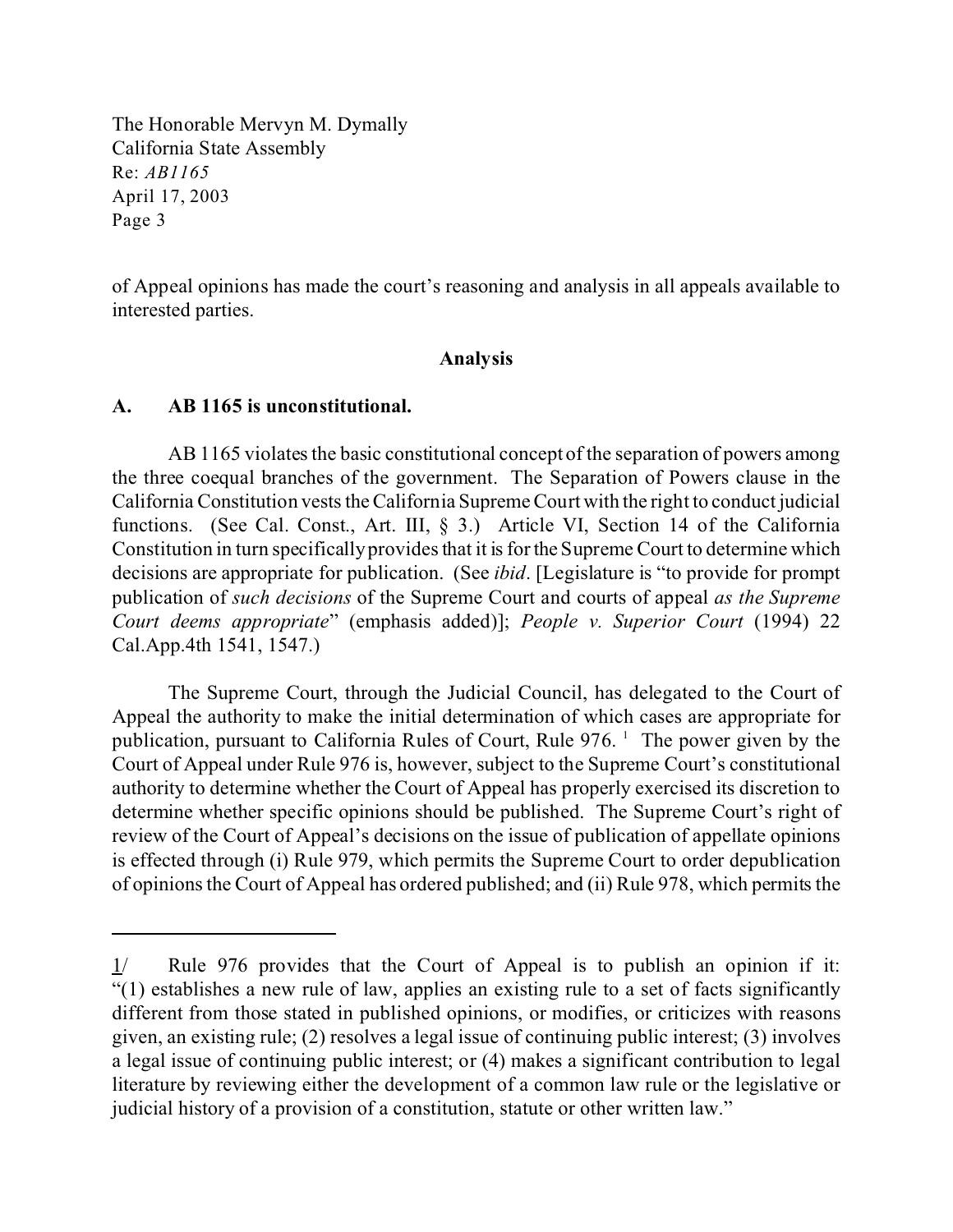Supreme Court to order the publication of Court of Appeal opinions that the Court of Appeal has ordered not to be published.

Few tasks could be more characteristic of the judicial function than determining which cases may be cited as precedent. (See *Schmier v. Supreme Court* (2000) 78 Cal.App.4th 703.) As explained by the Court of Appeal in *Schmier*:

"The broad constitutional and legislative authority granting the Supreme Court selective publication discretion manifests a policy that California's highest court, with its supervisory powers over lower courts, should oversee the orderly development of decisional law, giving due consideration to such factors as (a) 'the expense, unfairness to many litigants, and chaos in precedent research,' if all Court of Appeal opinions were published, and (b) whether unpublished opinions would have the same precedential value as published opinions."

(*Schmier*, *supra*, 78 Cal.App.4th at p. 708; see also *Hart v. Massanari* (9th Cir. 2001) 266 F.3d 1155, 1180 (*Hart*) ["[t]he common law has long recognized that certain types of cases do not deserve to be authorities, and that one important aspect of the judicial function is separating the cases that should be precedent from those that should not"].)

By giving precedential effect to *all* Court of Appeal opinions, the proposed legislation would effectively nullify the Supreme Court's authority under Article VI, Section 14. It would be a pointless act for the Court of Appeal and Supreme Court to select Court of Appeal cases for publication in the official reports if all written opinions are citable as precedent. It would be an equally pointless act for the California Supreme Court to order depublication of Court of Appeal opinions if the depublished opinions "constitute precedent under the doctrine of stare decisis *the same as* opinions published in the official reports." (See *Schmier, supra,* 78 Cal.App.4th at p. 709 [if Supreme Court were unable to preclude citation of depublished opinions, it "would seriously compromise" the court's "ability to control the direction of appellate precedent"].)

Because the appellate courts' authority to select opinions for publication emanates from an express Constitutional provision and because permitting citation of unpublished opinions would negate the court's authority to determine which opinions are citable as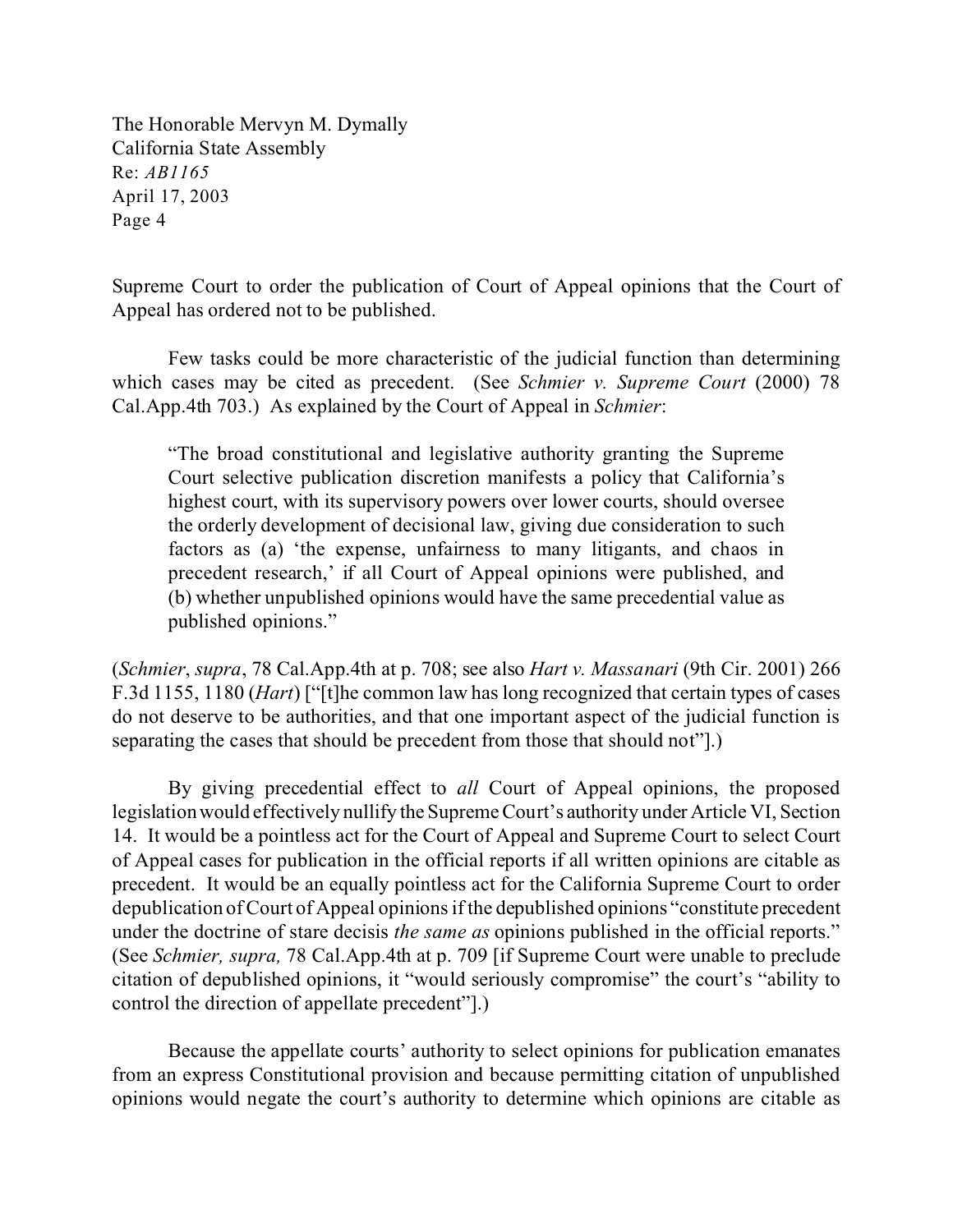precedent, the only legally valid method of achieving the result effected by AB 1165 is a constitutional amendment. In the absence of such an amendment, AB 1165 is an invalid encroachment by the Legislature upon a constitutionally-protected judicial function.

### **B. AB 1165 is costly.**

# **1. AB 1165 will drastically increase the cost of preparing appellate opinions.**

AB 1165 would greatly increase the workload of courts, generating significant costs at a time when they and other public entities are already attempting to operate within constraints imposed by budgets that have undergone dramatic reductions in response to an unprecedented fiscal crisis.

The process of preparing an opinion that is suitable for citation as precedent is a much more time-consuming (hence, costlier) process than is the process of preparing a nonpublished opinion. A non-published opinion is directed to a limited audience: the parties to the case and their attorneys, all of whom are familiar with the record in the case. Consequently, in preparing an opinion not intended for publication, the court and its staff can dispense with a full-blown statement of the case and instead write a succinct opinion focusing directly on the legal issues in the case before it. This is especially appropriate in the great many routine appeals raising only issues governed by settled law.

An opinion that can be cited as precedent, in contrast, requires considerably more time and effort because the court must make certain that it has included enough background facts and procedure to make its discussion of the law meaningful to third parties who know nothing more about the record than appears from the face of the opinion. (See *Hart*, *supra*, 266 F.3d at p. 1178 ["'the judicial time and effort essential for the development of an opinion that is to be published for posterity and widely distributed is necessarily greater than that sufficient to enable [the court] to provide a statement so that the parties can understand the reasons for the decision"].)

Making all opinions citable as precedent will also induce the writing of more concurring and dissenting opinions, as justices seek to limit the *stare decisis* effect of portions of opinions with which they disagree. (See *Hart, supra,* 266 F.3d at p. 1178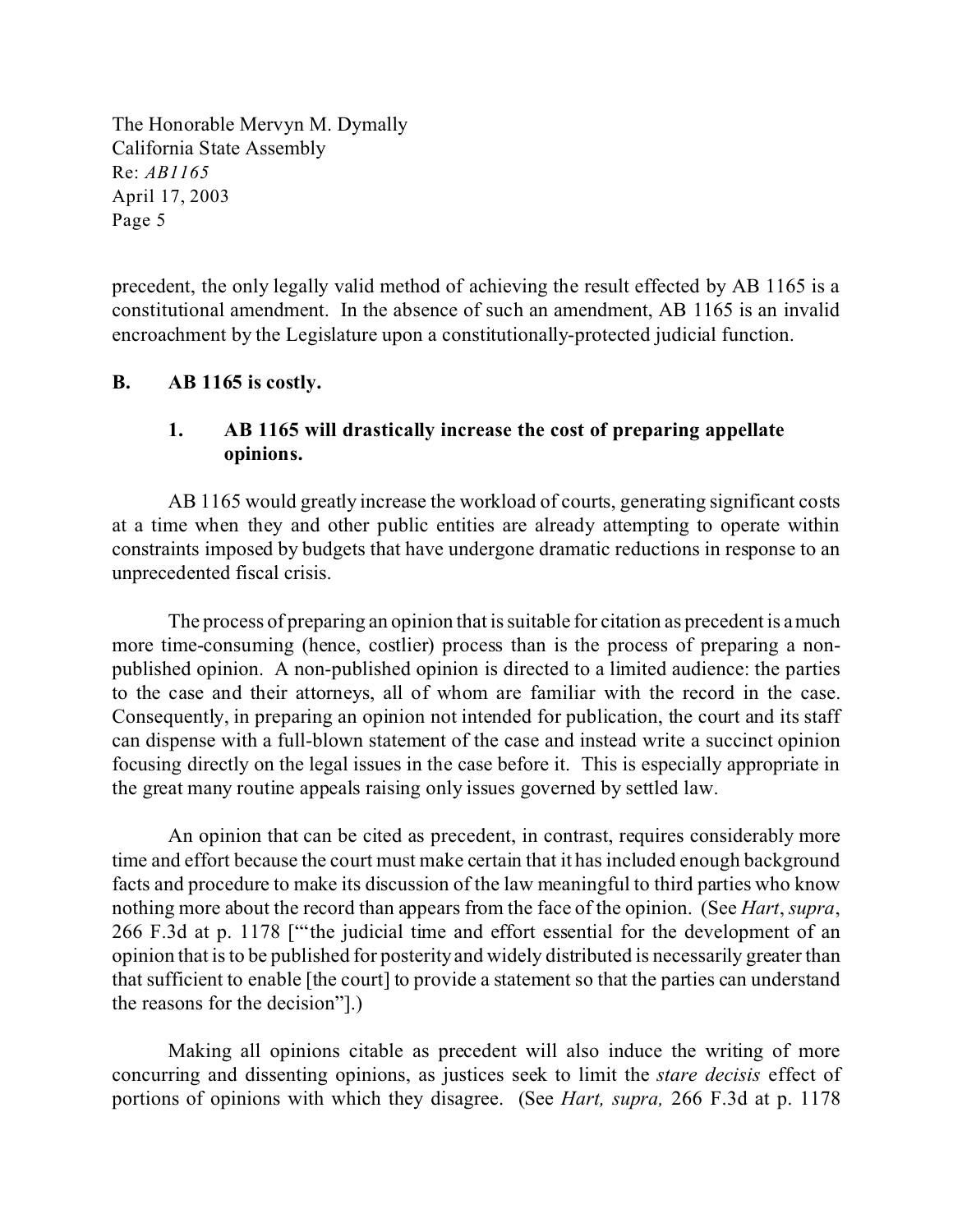["Although three judges might agree on the outcome of the case before them, they might not agree on the precise reasoning of the rule to be applied to future cases," and hence "[u]npublished concurrences and dissents would become much more common" were all opinions citable as precedent].) Additionally, appellate courts are, justifiably, much more concerned about matters of style when it comes to preparing an opinion that will be quoted and have precedential effect.

For all the foregoing reasons, AB 1165 would require appellate courts to devote significantly more time and effort (all at a cost to taxpayers) to the task of drafting opinions that would not be deemed suitable for publication under current standards established by California Rules of Court, Rule 976.

# **2. AB 1165 will increase the cost of research for courts and other public entities.**

While the additional cost attributable to the preparation of opinions for publication will be significant in itself, that cost is no doubt surpassed by costs attributable to the tremendous additional *research burden* that will arise from treating all written opinions as precedent.

The research burden on the Court of Appeal would be significant, because appellate panels are not bound to follow other panels' decisions. This means that in the absence of a dispositive Supreme Court decision, there is no such thing as controlling case law – *all* decisions are merely persuasive authority. Accordingly, if all unpublished opinions may be cited as precedent, there will be no practical difference between a published opinion and a "non-published" opinion that may be cited as precedent with the same effect as an opinion published in the official reports. The unavoidable result would be that since *any* unpublished decision may be "persuasive," *all* unpublished decisions would have to be researched by litigants and court staff. Researching a case would therefore require wading through libraries that, over time, will become many times larger than those containing currently citable California decisions. The research burden would be all the greater because the cases citable as precedent, but not published in the official reports, would probably have much less sophisticated search tools than those available for published opinions (e.g., there may be no reliable publisher's headnotes, digests, or other cross-indexing).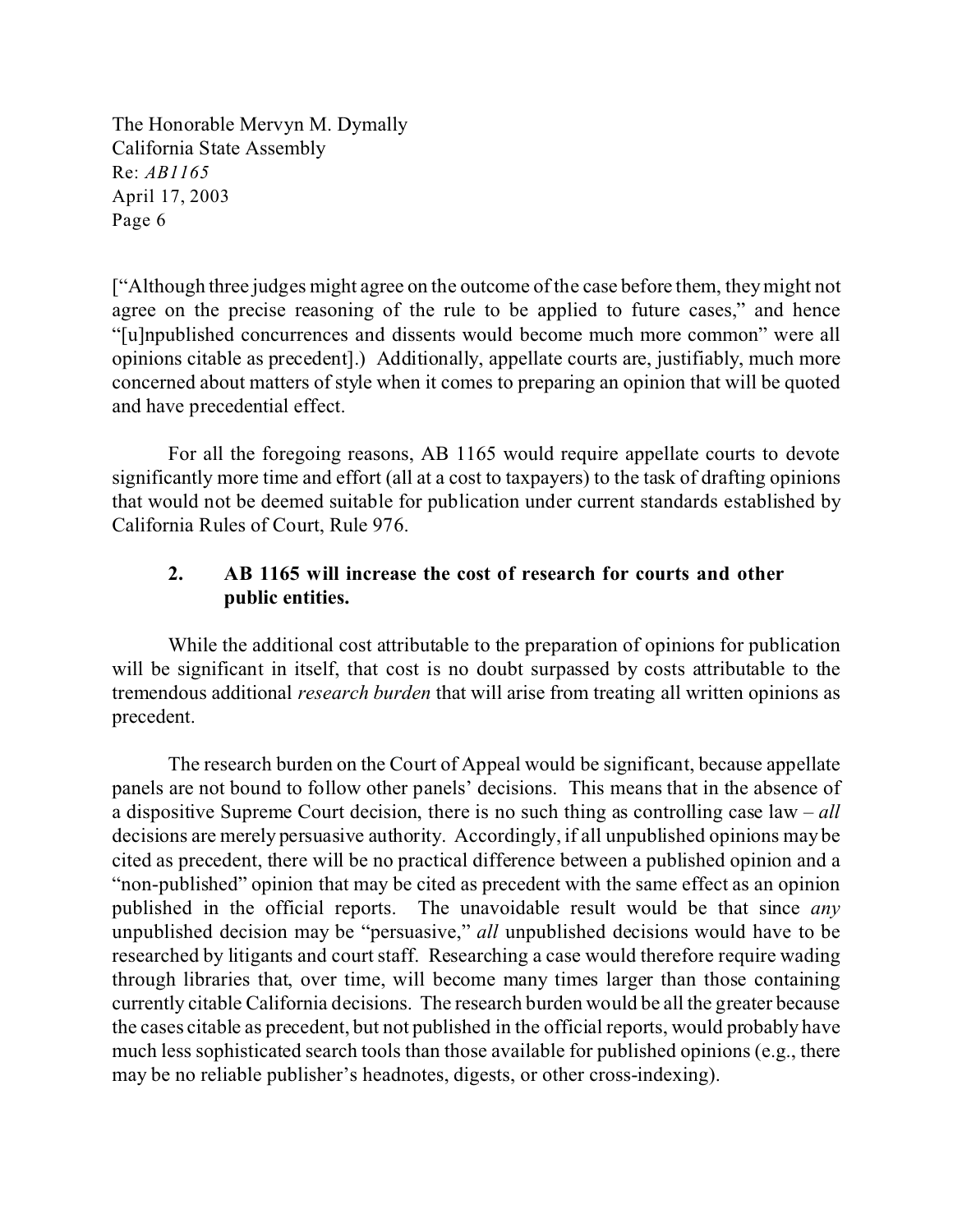Of course, it is not the Court of Appeal alone that will bear the additional research burden of AB 1165. Courts at all levels, whether a trial court attempting to resolve a demurrer or the California Supreme Court attempting to resolve an important issue of law, will have to read and analyze many more appellate opinions than they currently do.

AB 1165 will also inevitably impact *every state and local agency, commission, and department – civil and criminal*. In every case in which a public entity is a party, the attorneys representing the public entity, whether they are state employees or retained counsel, will face a much greater research burden because the number of new opinions issued each year that could impact the outcome of each case will increase by a factor of more than fifteen. These same attorneys will likewise be required to spend a much greater portion of their day monitoring new cases, to keep abreast of new developments in the law.

The additional research burden attributable to AB 1165 extends beyond litigation. Virtually all public entities, to one extent or another, must monitor case developments on an on-going basis to assure compliance with existing laws. The amount of time required by attorneys charged with monitoring developments in the law on behalf of the state is incalculable, but it will no doubt be significant, like all the other costs attributable to AB 1165.

### **3. AB 1165's costs for private entities is also staggering.**

The foregoing represents only a summary, in the broadest of terms, of some of the direct fiscal impacts on *public* entities. As significant as that impact would be, the collective impact on *private* parties is even more severe. Countless hours will be wasted as private parties spend money (money that otherwise could have been directed toward productive endeavors) researching and monitoring thousands of new appellate opinions. Across the state of California, attorneys will not be able to write briefs without undergoing the timeconsuming effort of researching cases citable as precedent (but not published), for fear of missing key cases and being charged with malpractice. Likewise, attorneys charged with assuring their clients' compliance with state law would face an inordinate amount of additional research if AB 1165 is enacted. (See *Hart, supra,* 266 F.3d at p. 1179 [once cases are citable as precedent "they will have to be read and analyzed by lawyers researching the issue, materially increasing the costs to the client for absolutely no legitimate reason"].)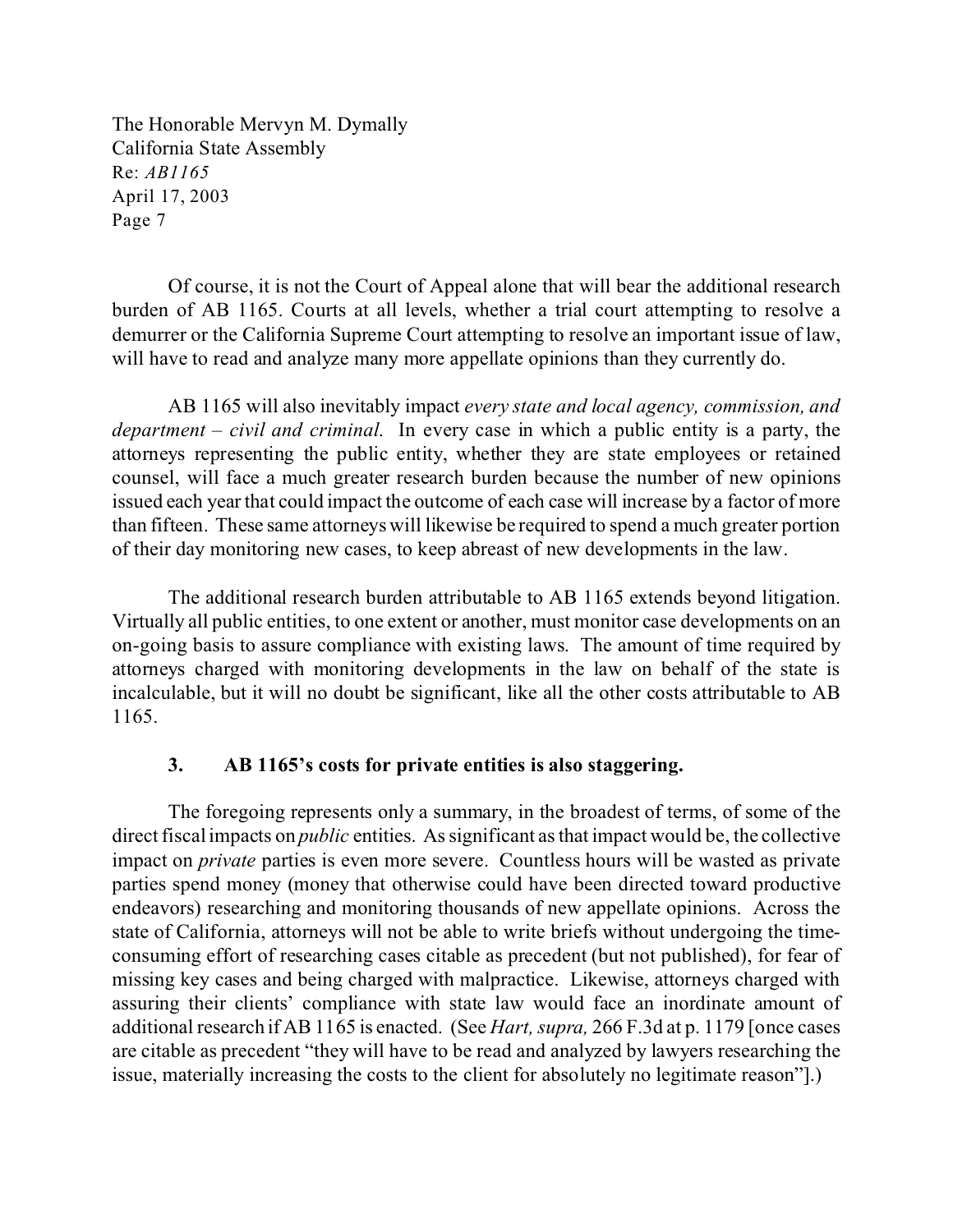The impact of the rising cost of appellate representation will likely fall disproportionately on litigants with relatively small disputes and limited resources. These litigants will be least able to pay for appellate counsel to sift through the chaff of opinions that the authoring justices do not deem worthy of standing as precedent.

### **C. Apart from enormous costs, AB 1165 will have numerous adverse consequences.**

There are many ancillary negative effects from AB 1165, over and above its fiscal impact:

1. One of the first casualties of AB 1165 would no doubt be the quality of the Court of Appeal's opinions. Because the appellate justices would, upon enactment of AB 1165, be preparing more opinions suitable for citation as precedent, the result will inevitably be that the courts have less time to devote to those opinions that are deserving of publication under the criteria set forth in Rule 976. (See *Hart, supra,* 266 F.3d at p. 1179 ["Maintaining a coherent, consistent and intelligible body of case law is not served by writing more opinions; it is served by taking the time to make the precedential opinions we do write as lucid and consistent as humanly possible"].)

2. Treating all opinions as precedent will also no doubt lead to a profusion of "bad law." There must be at least a kernel of truth in the adage, "bad facts make bad law." We suspect that those cases with "bad facts" are prime candidates for disposition by unpublished opinion. The "bad law" in such an opinion  $-$  i.e., a result that is correct on the unique facts of the case, but should not be extended to other cases – should remain uncitable. (See *Hart, supra,* 266 F.3d at p. 1179 ["Judges have a responsibility to keep the body of law 'cohesive and understandable, and not muddy[ ] the water with a needless torrent of published opinions.'" (Citation.)].)

3. In other cases deemed inappropriate for publication, the appellate justices may recognize that a limited factual record, lack of input from affected parties, or low quality of briefing deprives the court of sufficient opportunity to explore the complexities of an important issue. Such limitations will not appear on the face of the opinion, but the author who is aware of such circumstances should retain discretion to determine that, for one reason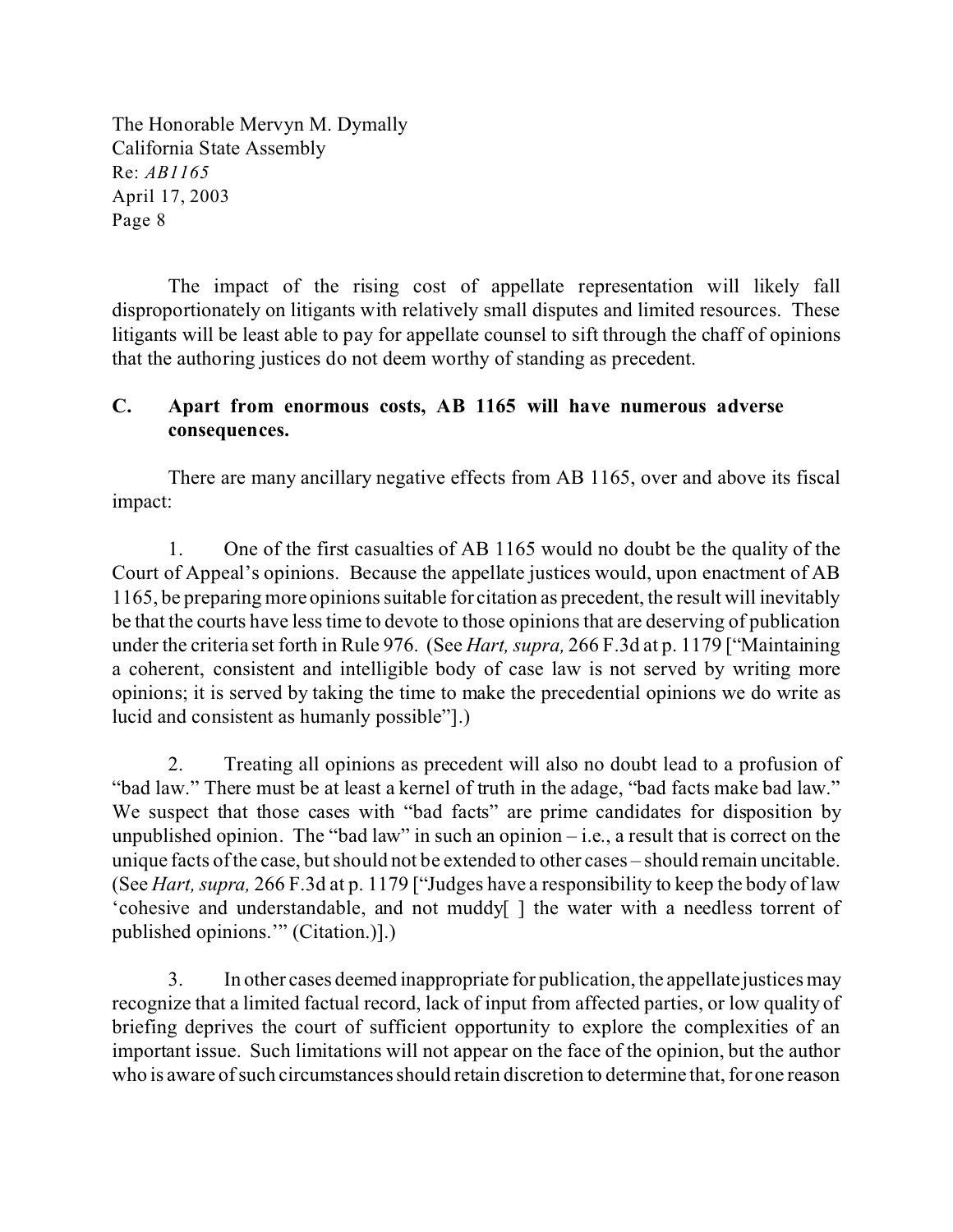or another, the opinion should not be given any persuasive value beyond the effect on the parties to the particular case.

4. Given that AB 1165 will greatly add to the time involved in the Court of Appeal's resolution of cases before it (by requiring the courts to read and analyze briefs that will contain discussion of numerous additional cases citable as precedent; devote more time to research and analysis of more precedent; and spend more time writing opinions suitable for citation as precedent), AB 1165 will also result in tremendous *delays* in the processing of appeals, impacting not only the courts, but the rights of the litigants who are awaiting resolution of cases. In some districts, parties already wait for years between the time a notice of appeal is filed until the Court of Appeal's opinion is filed. By increasing the time that the Court of Appeal will devote to opinion preparation and research in *each* case before it, AB 1165 can only further delay the time for resolution of appeals.

5. With the publication of 13,000 or more opinions annually, it takes little imagination to envision the explosion in the volume of paper filed in trial and appellate courts. There is already too much paper and too little place to store it in the libraries of courts, universities, colleges, and other institutions. The impact on these entities (and to our dwindling forests) is hard to estimate, but it would certainly be substantial. (See *Schmier, supra,* 78 Cal.App.4th at p. 712 [publishing all Court of Appeal opinions "would merely clutter overcrowded library shelves and databases with information utterly useless to anyone other than the actual litigants therein"].)

# **D. The benefits from AB 1165 are marginal and are more than outweighed by its adverse consequences.**

# **1. AB 1165 will not contribute meaningfully to the development of common law.**

Litigants already have a vast body of Court of Appeal opinions upon which to draw. Moreover, under existing law, litigants will continue to have more and more opinions to cite each year because, under Rule 976, the Court of Appeal continues to publish those opinions that offer a meaningful contribution to the development of common law.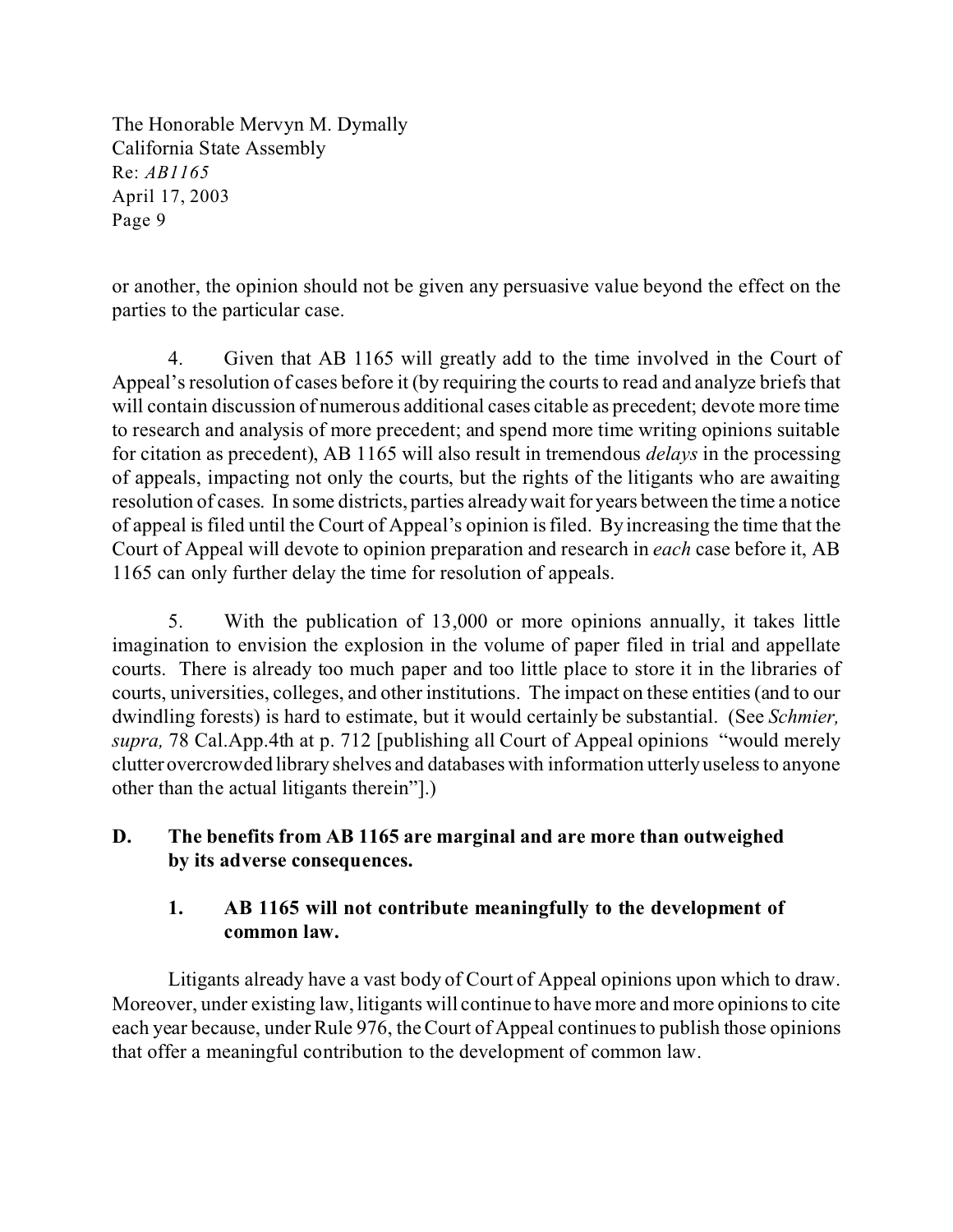The development of the common law will not be enhanced by AB 1165. The opinions designated by the Court of Appeal as inappropriate for publication typically involve issues that are either routine or so unique that they do not merit publication. (See *Hart, supra,* 266 F.3d at p. 1179 ["Cases decided by nonprecedential disposition generally involve facts that are materially indistinguishable from those of prior published opinions" and would thus constitute "redundant and . . . unhelpful authority."].)

It is undeniable that on occasion, some courts fail to publish opinions that are appropriate for publication. But any benefit from treating those relatively few opinions as precedent would be dwarfed by the tremendous costs and other adverse consequences associated with review and analysis of an additional 12,000 or more opinions each year by courts and litigants, the vast majority of which would have little to add to development of the common law.

While it may be theoretically true that the ability to cite non-official opinions would create a greater chance of finding factually similar cases, the reality is that difficult legal questions would remain just as difficult to decide. The only change would be to increase the burden of reaching a result by the need to parse innumerable opinions in an attempt to analogize, harmonize, and/or distinguish them. This enormous burden would not, however, significantly add to the development of common law.

# **2. AB 1165 will not add to the insights into the Court of Appeal already provided by private publication of opinions on the internet.**

We recognize some proponents of AB 1165 contend publication of all Court of Appeal opinions will make it easier for litigants to gain insights into particular appellate districts and divisions. Likewise, some litigants contend publication will prevent courts from hiding judicial bias and refusing to apply precedent.

These arguments had little persuasive impact even *before* the advent of the internet and the private publication of Court of Appeal opinions. Even then, enough opinions were published that litigants could gain more than adequate insights into particular appellate districts and divisions. It also seems highly doubtful to us that publication of additional opinions would have provided any more insight into judicial bias than would be apparent